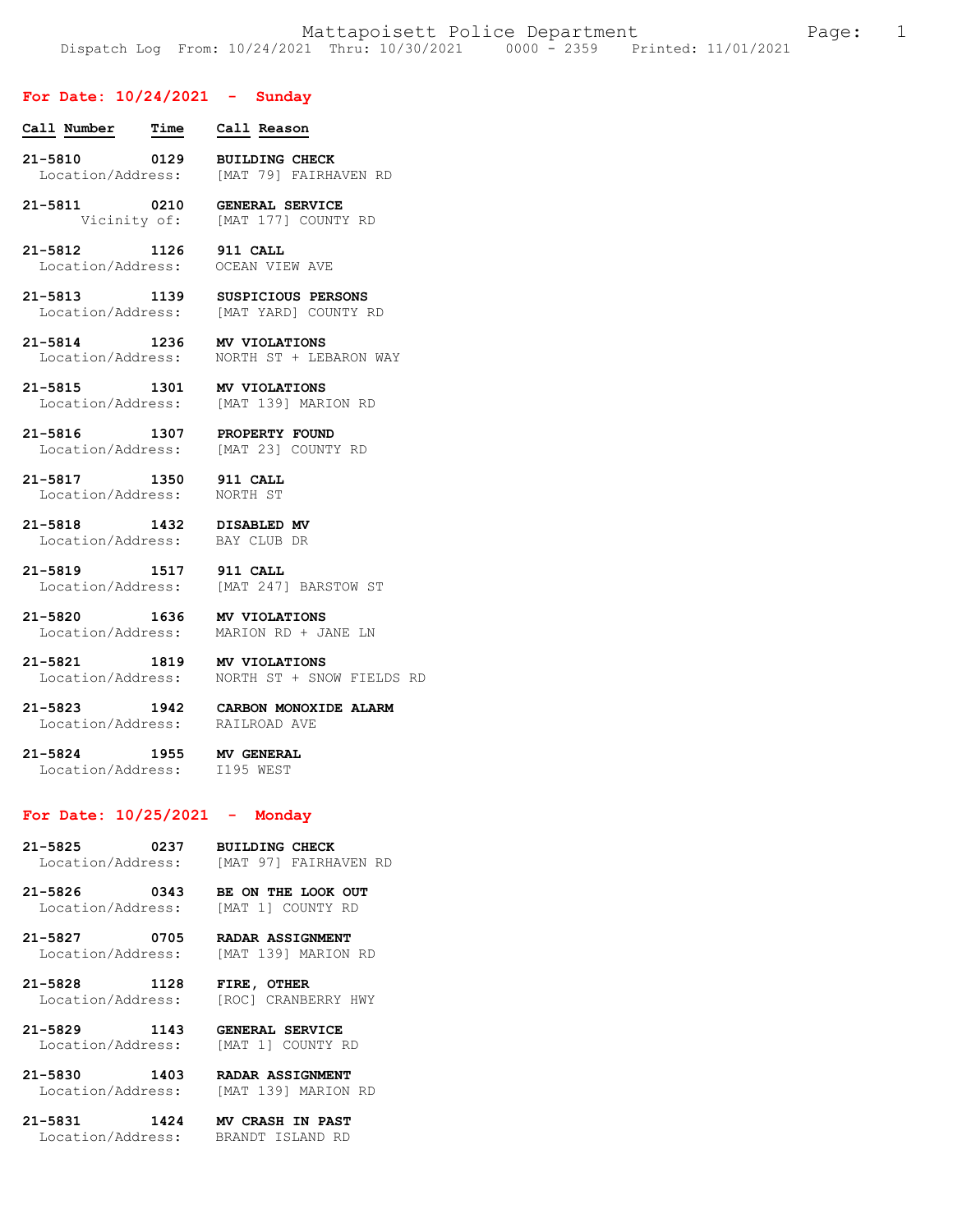**21-5832 1653 ASSIST CITIZEN**  Location/Address:

**21-5834 1702 RADAR ASSIGNMENT**  Location/Address: PARK ST

**21-5833 1717 RADAR ASSIGNMENT**  Location/Address:

**21-5835 1921 DISABLED MV**  Location/Address: MATTAPOISETT NECK RD

**21-5836 1926 ASSAULT**  Location/Address: GRAND VIEW AVE

**21-5837 2229 FOLLOW UP INVESTIGATION**  Location/Address: GRAND VIEW AVE

### **For Date: 10/26/2021 - Tuesday**

- **21-5838 0153 ASSIST CITIZEN**  Location/Address: [MAT 195] ACUSHNET RD
- **21-5839 0223 SUSPICOUS MOTOR VEHICLE**  Location/Address: [MAT 60] COUNTY RD

**21-5840 0251 BE ON THE LOOK OUT**  Location/Address:

**21-5841 0702 RADAR ASSIGNMENT**  Location/Address:

**21-5842 0702 MV VIOLATIONS**  Location/Address: [MAT 139] MARION RD

**21-5843 0718 MV VIOLATIONS**  Location/Address: NORTH ST + POCOHONTAS WAY

**21-5844 0834 ALARM, BURGLAR**  Location/Address: OCEAN DR

**21-5845 0855 MV GENERAL**  BRANDT ISLAND RD

**21-5846 0939 SUMMONS SERVICE**  Location/Address:

**21-5847 1055 MV VIOLATIONS**  Vicinity of: MATTAPOISETT NECK RD + FAIRHAVEN RD

**21-5848 1135 MV VIOLATIONS**  NORTH ST + JACKIE LN

**21-5849 1405 MV VIOLATIONS**  Vicinity of: MARION RD + SELHA WAY

**21-5850 1406 MV VIOLATIONS**  MARION RD + JANE LN

**21-5851 1430 MV VIOLATIONS**  Vicinity of: [MAT 139] MARION RD

**21-5852 1940 SAFETY/ROAD HAZARD**  CRYSTAL SPRING RD

**21-5853 2024 SAFETY/ROAD HAZARD**  Location/Address: BAPTIST ST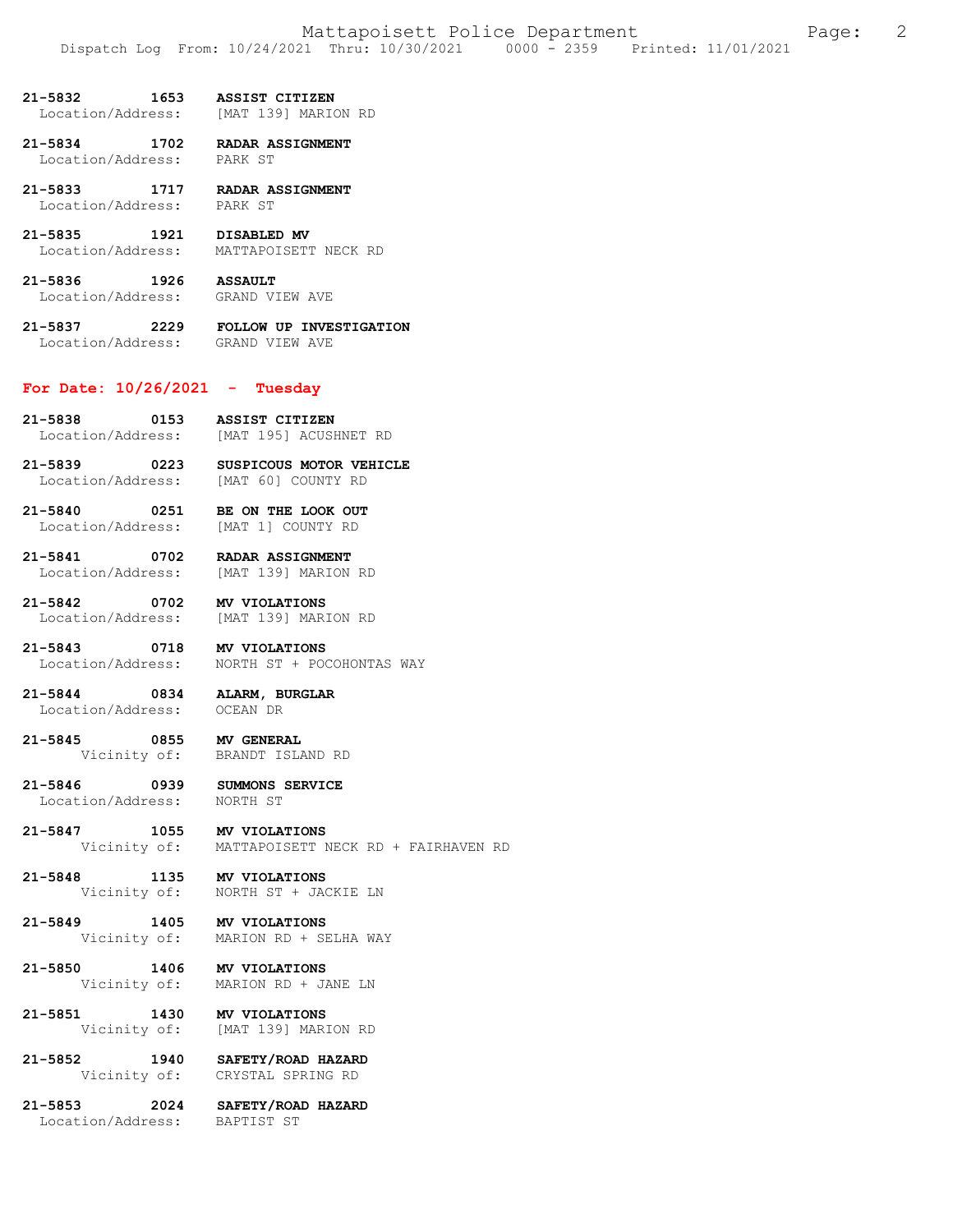| 21-5854           | 2143 | ANIMAL CONTROL |
|-------------------|------|----------------|
| Location/Address: |      | MECHANIC ST    |

**21-5855 2307 SAFETY/ROAD HAZARD**  Location/Address: MATTAPOISETT NECK RD

# **For Date: 10/27/2021 - Wednesday**

- **21-5856 0046 SAFETY/ROAD HAZARD**  BAYBERRY LN + NORTH ST
- **21-5857 0155 SAFETY/ROAD HAZARD**  Location/Address: [ACU] MATTAPOISETT RD
- **21-5858 0209 SAFETY/ROAD HAZARD**  Location/Address: NORTH ST
- **21-5859 0230 HEALTH/WELFARE**  Location/Address:
- **21-5874 0230 SAFETY/ROAD HAZARD**  Location/Address:
- **21-5872 0231 SAFETY/ROAD HAZARD**
- **21-5860 0240 ALARM, BURGLAR**  Location/Address:

[MAT 1] COUNTY RD

- **21-5861 0247 SAFETY/ROAD HAZARD**  Location/Address:
- **21-5862 0330 911 Calls For Fire**  Location/Address: AUCOOT RD
- **21-5863 0332 MEDICAL ASSIST**  MATTAPOISETT NECK RD
- **21-5864 0339 ALARM, BURGLAR**  Location/Address:
- **21-5865 0344 911 CALL**  Location/Address:
- **21-5866 0350 911 CALL**  Location/Address:
- **21-5867 0423 ALARM, BURGLAR**  Location/Address: [MAT 60] COUNTY RD
- **21-5868 0429 SAFETY/ROAD HAZARD**  Location/Address:
- **21-5869 0436 ALARM, BURGLAR**
- **21-5870 0439 ALARM, BURGLAR**
- **21-5871 0501 ALARM, BURGLAR**  Location/Address: GRAND VIEW AVE
- Location/Address:
- **21-5873 0521 911 Calls For Fire**

[MAT 37] COUNTY RD

[MAT 159] NORTH ST

**21-5875 0536 AMBULANCE REQUEST**  Location/Address: RIVER RD

#### **21-5876 0614 SAFETY/ROAD HAZARD**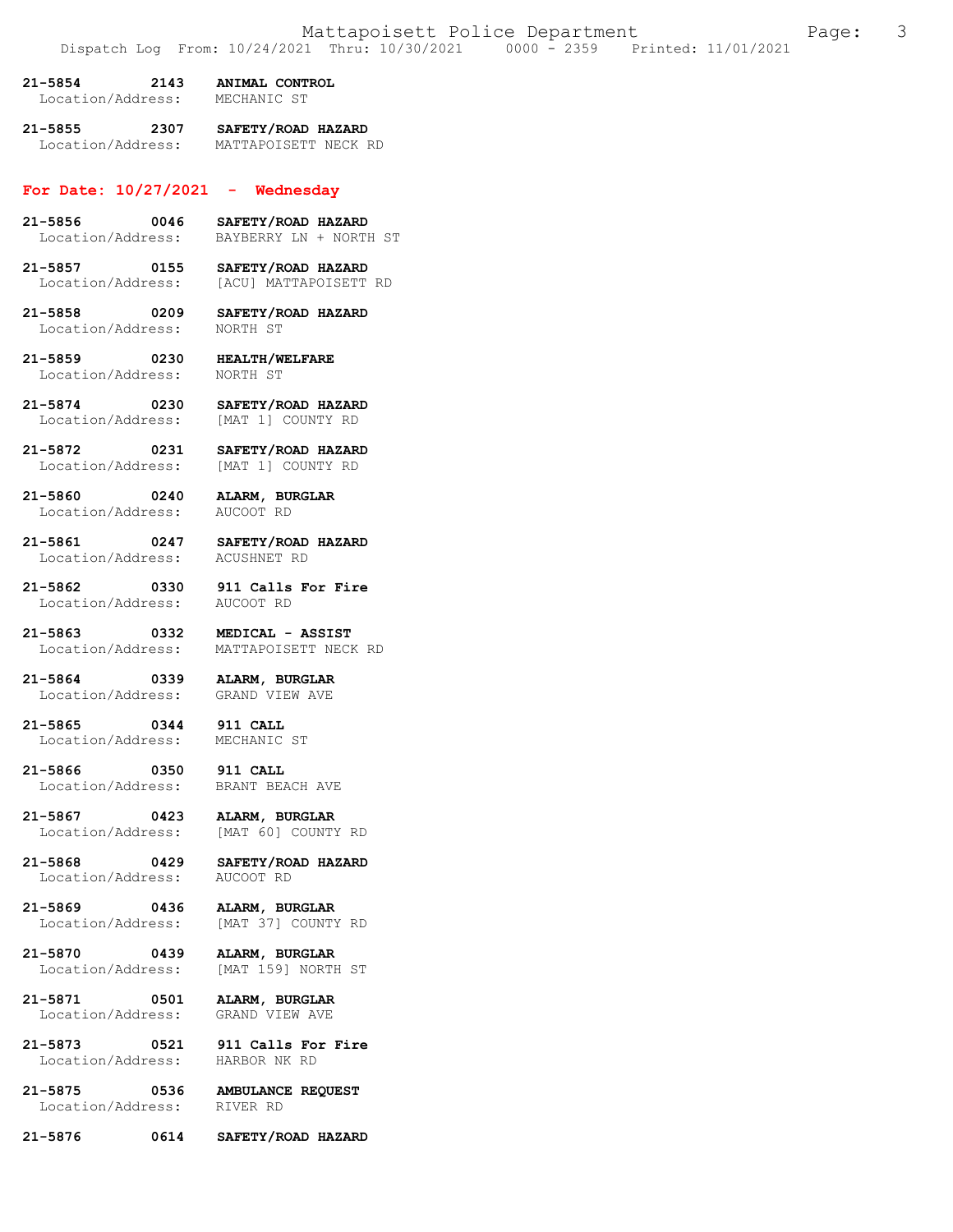Location/Address: HAWTHORNE ST

**21-5877 0622 HEALTH/WELFARE**  Location/Address:

**21-5878 0626 HEALTH/WELFARE**  Location/Address: COUNTY RD

**21-5879 0657 GENERAL SERVICE**  [MAT 138] MARION RD

**21-5880 0704 GENERAL SERVICE**  Location/Address: HARBOR NK RD

**21-5881 0723 ALARM, BURGLAR**  Location/Address: HEMLOCK LN

**21-5882 0731 SAFETY/ROAD HAZARD**  Location/Address:

**21-5883 0841 MV GENERAL**  Location/Address: MATTAPOISETT NECK RD

**21-5884 0855 HEALTH/WELFARE**  Location/Address:

**21-5885 1003 ASSIST CITIZEN** 

Location/Address:

**21-5886 1025 ASSIST CITIZEN**  Location/Address: OCEAN VIEW AVE

**21-5887 1046 HEALTH/WELFARE**  Location/Address: PARK ST

**21-5888 1302 SAFETY/ROAD HAZARD**  Location/Address:

**21-5889 1333 911 CALL**  Location/Address:

**21-5890 1342 DISTURBANCE**  Location/Address: AUCOOT RD

**21-5891 1455 DISTURBANCE** 

Location/Address:

**21-5892 1535 SAFETY/ROAD HAZARD**  Location/Address:

**21-5893 1545 SUSPICOUS MOTOR VEHICLE**  Location/Address:

**21-5895 1658 GENERAL SERVICE**  Location/Address:

**21-5896 1717 MV GENERAL**  Location/Address: MECHANIC ST

**21-5897 1718 THREATS**  Location/Address: ANGELICA AVE

**21-5898 1808 MEDICAL - ASSIST**  Location/Address:

**21-5899 1821 GENERAL SERVICE**  BRANDT ISLAND RD

**21-5900 2234 MV VIOLATIONS**  Location/Address: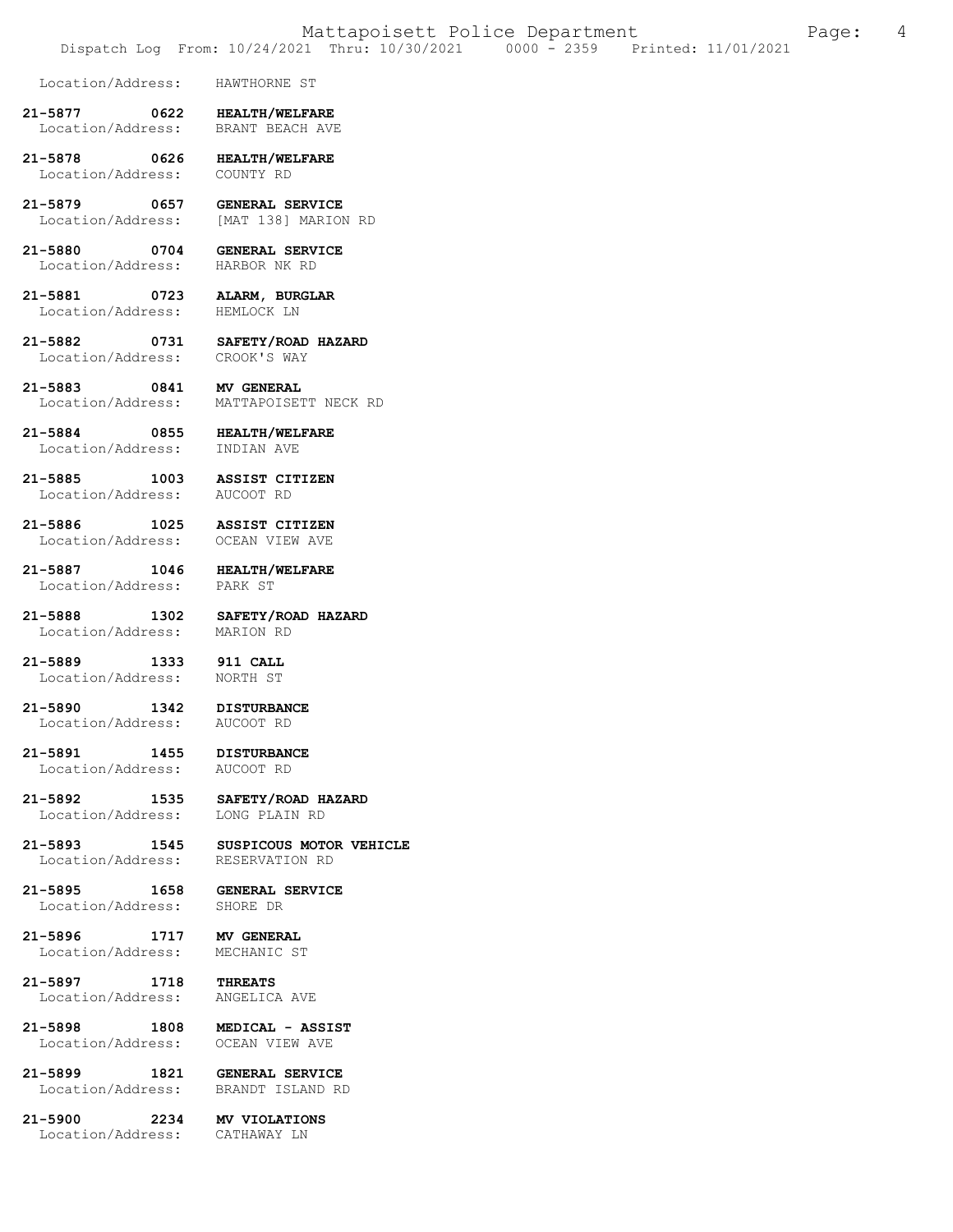#### **For Date: 10/28/2021 - Thursday**

- **21-5901 0055 SAFETY/ROAD HAZARD**  Vicinity of: [MAT 246] FAIRHAVEN RD
- **21-5902 0339 ALARM FIRE**  Location/Address: RIVER BEND LN
- **21-5904 0532 ALARM FIRE**  Location/Address:
- **21-5905 0550 MEDICAL ASSIST**  Location/Address: MATTAPOISETT NECK RD
- **21-5906 0618 MEDICAL ASSIST**  Location/Address: [MAT 288] FAIRHAVEN RD
- **21-5907 0726 ALARM FIRE**  Location/Address: BRANDT ISLAND RD
- **21-5908 1009 SAFETY/ROAD HAZARD**  Location/Address:
- **21-5909 1033 GENERAL SERVICE**  Location/Address: [MAT 1] COUNTY RD
- **21-5910 1052 MEDICAL ASSIST**  Location/Address: [MAT 288] FAIRHAVEN RD
- **21-5911 1110 HEALTH/WELFARE**  Location/Address:
	-
- **21-5912 1111 HEALTH/WELFARE**  Location/Address: ANGELICA AVE
- **21-5914 1243 DISABLED MV**  Location: ROUTE 6 EAST BOUND
- **21-5915 1328 FIRE, OTHER**  Location/Address: [MAT 57] COUNTY RD
- **21-5917 1435 SAFETY/ROAD HAZARD**  [MAT 215] COUNTY RD
- **21-5918 1514 FIRE, OTHER**  Location/Address:
- **21-5919 1550 FIRE, OTHER**  Location/Address:
	-
- **21-5920 1745 SUSPICOUS MOTOR VEHICLE**  Location/Address:
- **21-5921 1919 ALARM, BURGLAR**  Location/Address: [MAT 52] COUNTY RD
- **21-5922 1928 FIRE, OTHER**  Location/Address:
- **21-5923 1930 ALARM, BURGLAR**  Location/Address: [MAT 57] COUNTY RD
- **21-5924 1958 CARBON MONOXIDE ALARM**  [MAT 57] COUNTY RD
- **21-5925 2003 MV VIOLATIONS**  Location/Address: I195 EAST
-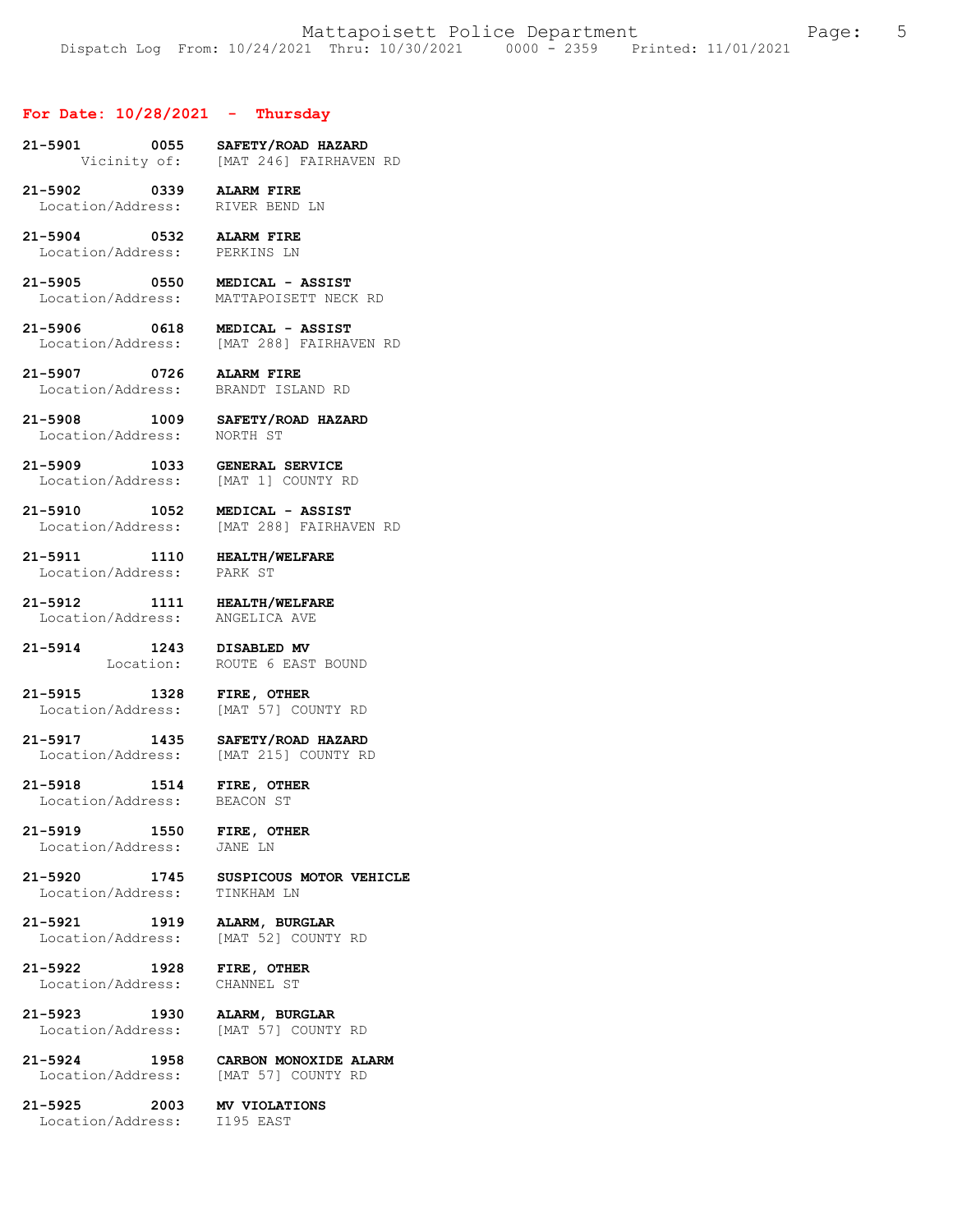| 21-5926      | 2230 | DISABLED MV |  |                          |  |
|--------------|------|-------------|--|--------------------------|--|
| Vicinity of: |      |             |  | NORTH ST + INDUSTRIAL DR |  |

**21-5927 2256 BE ON THE LOOK OUT**  Location: [MID] MIDDLEBOROUGH

# **For Date: 10/29/2021 - Friday**

- **21-5928 0315 BUILDING CHECK**  Location/Address: [MAT 168] AUCOOT RD
- **21-5929 0401 ALARM FIRE**  [MAT 148] CHURCH ST
- **21-5930 0803 AMBULANCE REQUEST**  Location/Address: RANDALL RD
- **21-5931 0808 SAFETY/ROAD HAZARD**  Location/Address:
- **21-5932 0930 911 CALL**  Location/Address:
- **21-5933 0957 HEALTH/WELFARE**  Location/Address:
- **21-5934 1005 SAFETY/ROAD HAZARD**  Location/Address:
- **21-5935 1023 HEALTH/WELFARE**  Location/Address: BEAVER PATH
- **21-5936 1128 ASSIST OTHER AGENCY**  Vicinity of: NORTH ST + SNOW FIELDS RD
- **21-5938 1627 MV CRASH**<br>
Location/Address: [MAT 59] [MAT 59] COUNTY RD
- **21-5939 1752 FIRE, OTHER**  [MAI] MARION
- **21-5940 1820 SUSPICIOUS PERSONS**  Location/Address:
- **21-5941 1829 BE ON THE LOOK OUT**  Location: [DAR] DARMOUTH
- **21-5942 2026 AMBUL.MUTUAL AID OUT OF TOWN**  Location/Address: [FAI] HACKER ST + SCONTICUT NECK
- **21-5943 2233 AMBULANCE REQUEST**  Location/Address:

## **For Date: 10/30/2021 - Saturday**

- **21-5944 0111 BUILDING CHECK**  Location/Address:
- **21-5945 0130 LIQUOR LAW VIOLATION**  Location/Address:
- **21-5946 0236 DISABLED MV**  Location/Address: [MAT 1] COUNTY RD
- **21-5947 0257 GUNSHOTS REPORTED**  Vicinity of:
- **21-5948 0401 GENERAL SERVICE**